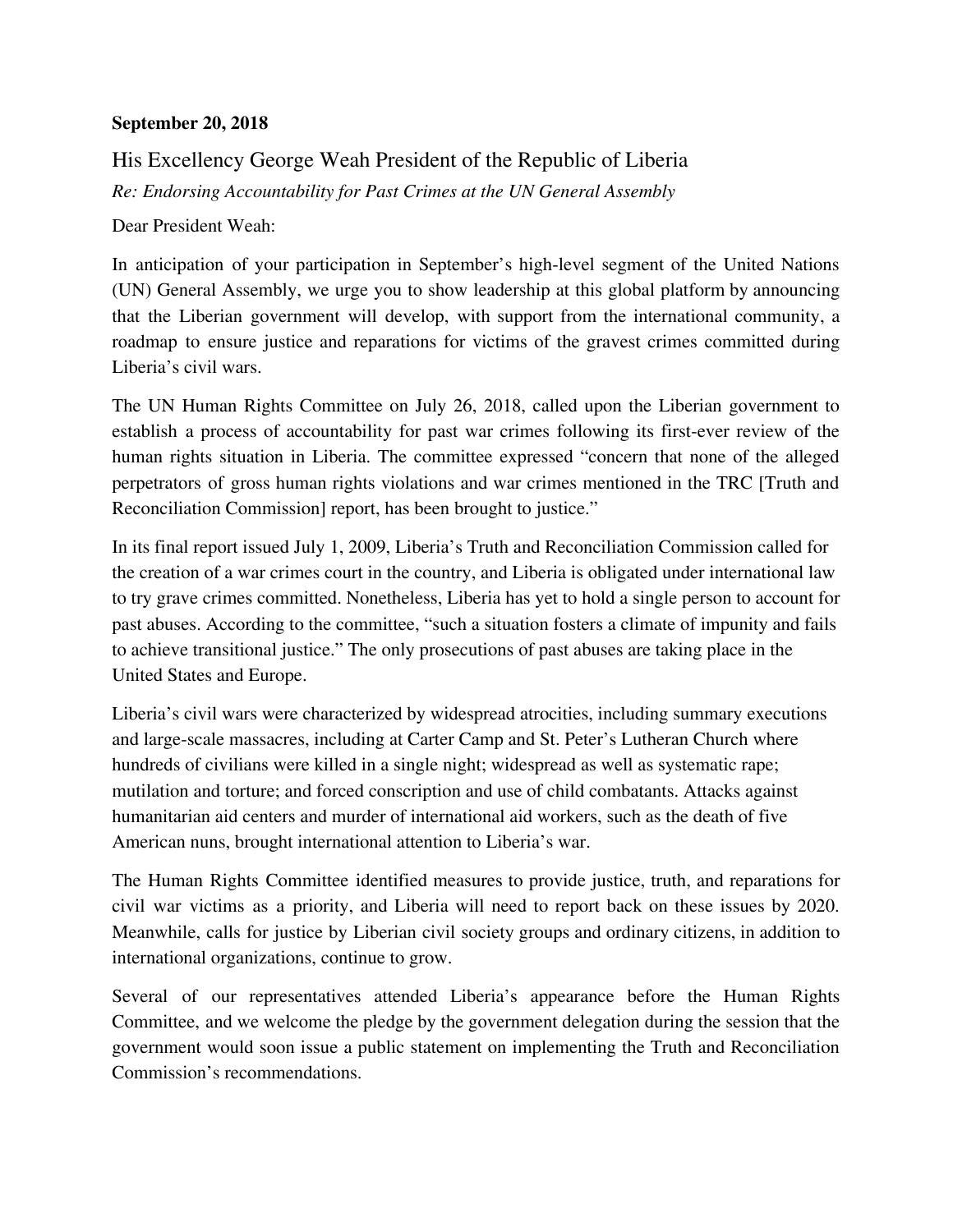By seizing the General Assembly high-level segment to present plans for Liberia to bring justice for the serious abuses committed during the civil wars, you would stand with victims and take an important step to address impunity—which has undermined development and reconciliation in Liberia for far too long—and build sustainable peace for Liberians.

We thank you and stand ready to support you in this important effort.

Sincerely,

## **Liberian Organizations:**

- 1. Accountability Lab Liberia
- 2. African Advocacy Network
- 3. African Career, Education, and Resource, Inc. (ACER)
- 4. Association of Female Lawyers of Liberia
- 5. Association of Liberian Journalists in America
- 6. Better Future Foundation
- 7. Campaigners for Change
- 8. Catholic Justice and Peace Commission
- 9. Center for Social Justice and Human Development (CSJHDEV)
- 10. Coalition for Justice in Liberia
- 11. Dehkontee Artists Theatre, Inc- DATI
- 12. Economic Freedom Fighters of Liberia
- 13. ECOWAS Women in Liberia
- 14. The Emancipation Movement of Liberia Inc. (EMOL)
- 15. Flomo Theatre Production Inc.
- 16. Foundation for Human Rights and Democracy
- 17. Foundation for International Dignity
- 18. Friends of the Congo
- 19. Fubbi Foundation for Development and Sustainability
- 20. Global Justice and Research Project
- 21. Goba Foundation
- 22. Holistic Education Advocating Leadership (HEAL)
- 23. Human Rights Protection Forum
- 24. Human Rights Monitor Liberia United Methodist Church
- 25. Independent Human Rights Investigators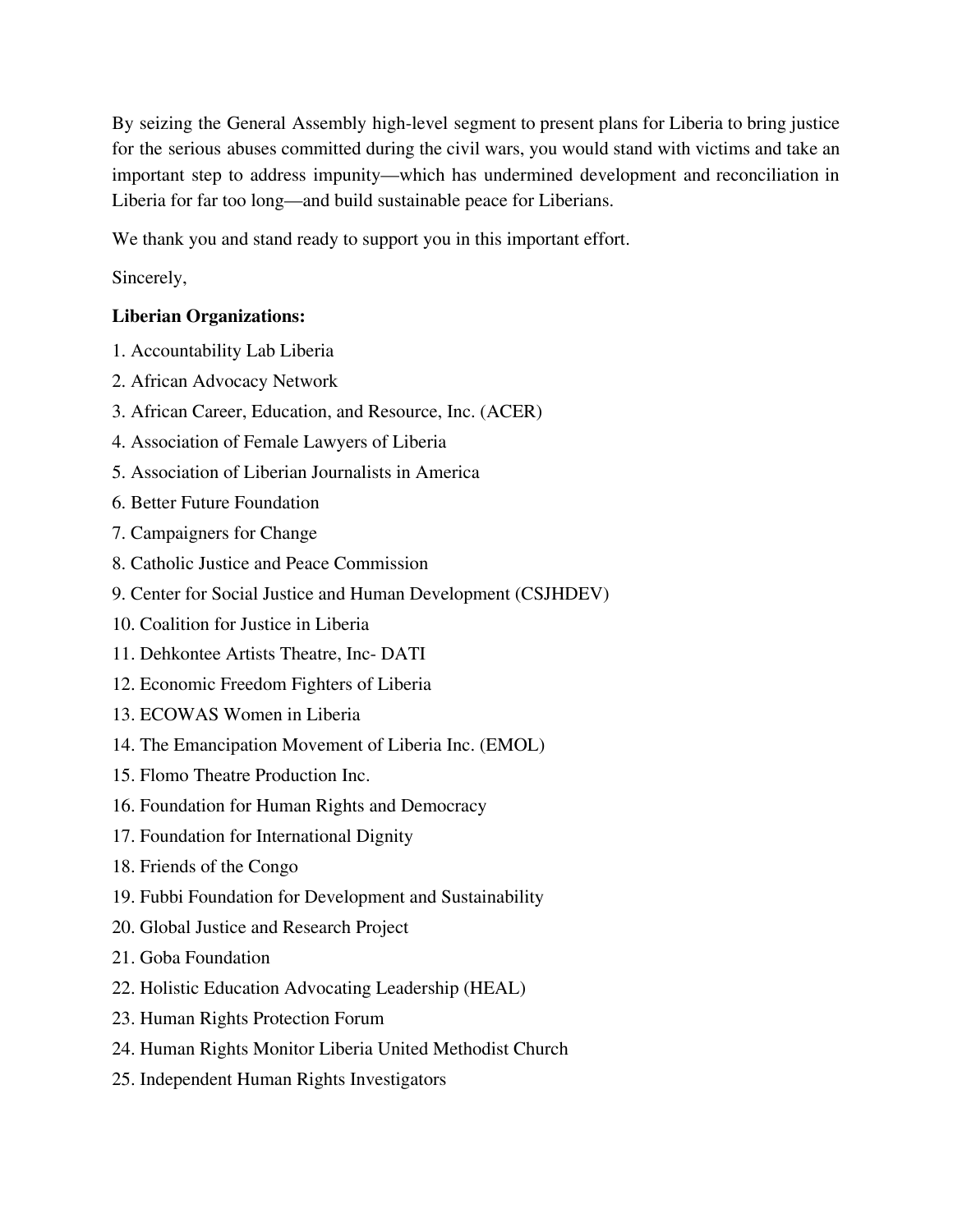- 26. International Disable Women (IDS)
- 27. International Justice Group
- 28. IsraAID Liberia
- 29. Liberia America Friendship Organization
- 30. Liberia Human Rights Campaign
- 31. Liberian Diaspora Initiatives (LIDIN)
- 32. Liberian Human Rights and Welfare Organization
- 33. Liberia Judicial and Prisons Monitors
- 34. Liberian Massacre Survivors Association
- 35. Liberians United for Justice and Accountability
- 36. Liberia Working Group
- 37. Love 113
- 38. The Movement to Establish Peace, Justice and Unity in Liberia (MEPJUL)
- 39. National Civil Society Council of Liberia
- 40. National Economic and Social Development Action Committee
- 41. National Health Workers Union of Liberia
- 42. National Human Rights Monitor
- 43. National Street Children Activists Network
- 44. National Student Movement for the Establishment of Economic & War Crimes Court in Liberia
- 45. National Teachers' Association of Liberia
- 46. Operation We Care for Liberia
- 47. Patriot Crusaders
- 48. Prison Fellowship of Liberia
- 49. Research for Documentation on Human Rights
- 50. Regional Watch for Human Rights
- 51. Rights and Rice Foundation
- 52. River Gee County Association in the Americas
- 53. Rural Human Rights Activists Programme
- 54. Student Unification Party
- 55. Tambasons Global Human Services Inc.
- 56. Transitional Justice Working Group
- 57. United Liberians Association of Alberta